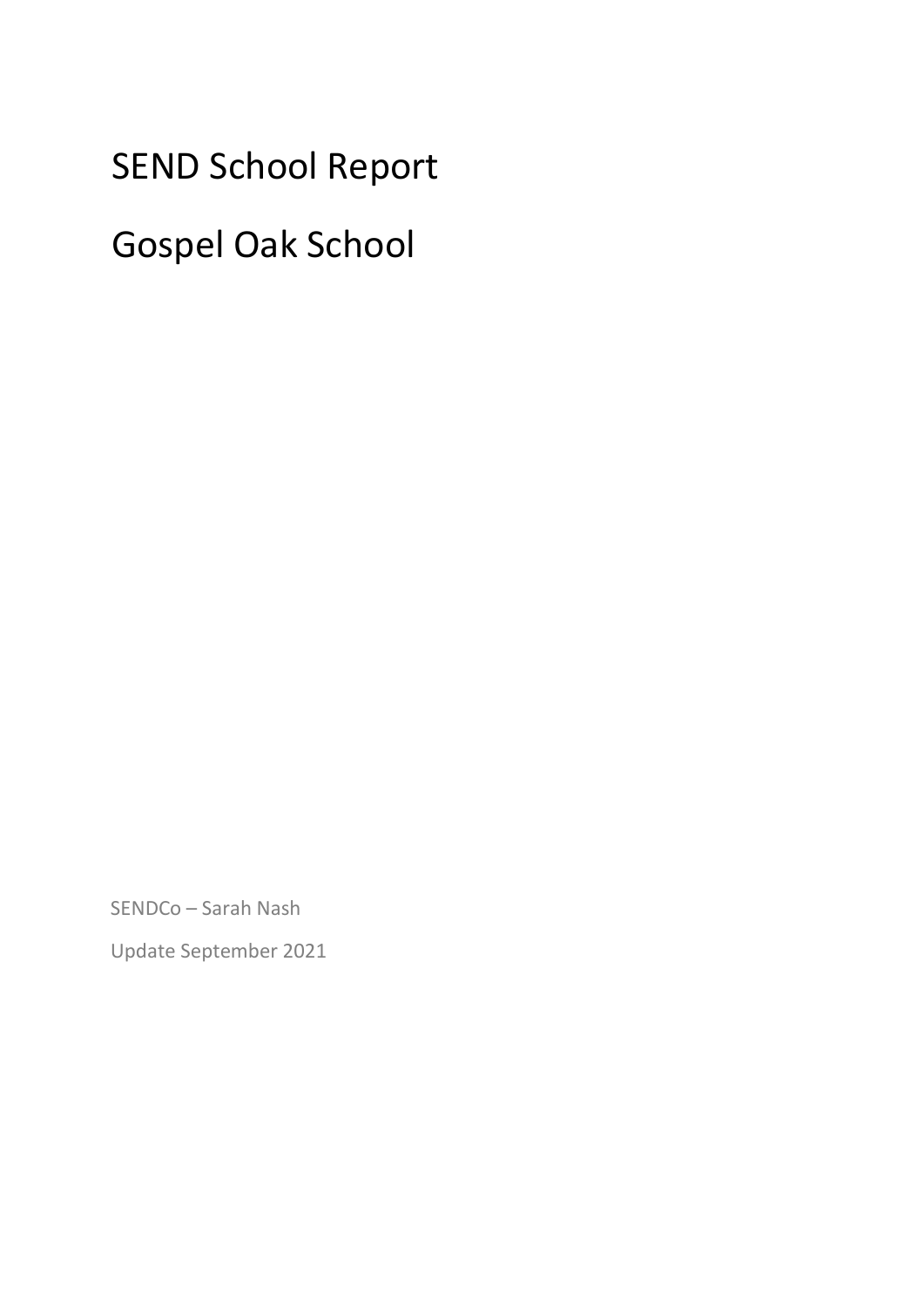### **School SEND Information Report**

#### **General statement**

**Gospel Oak School values all members of our community as individual people with differing needs and abilities. We will work to provide a stimulating learning environment where everyone feels valued and enabled to reach beyond their potential.** 

We are a fully inclusive mainstream school which means that every student at Gospel Oak School is treated with equal worth and has an equal entitlement to the full range of curricular experiences and opportunities.

We are committed to narrowing the attainment gap between SEND and non-SEND students, regardless of their gender, ethnicity, social background, religion, sexual identity and/or physical ability.

This document is intended to give you information regarding the ways in which we ensure we support all of our students, including those with SEND, in order that they can realise their full potential.

This may include the development of a child's Passport, before and during school interventions, short-term interventions or other interventions developed on an individual needs basis. It may not list every skill, resource and technique we employ in order to achieve this as these are continually developed and used to modify our provision to meet the changing requirements for individual students.

#### **Do students with SEND come to Gospel Oak School?**

We are a mainstream school and as such attainment on entry to Gospel Oak School shows a broad spread of ability. We expect our students to reach or exceed the education standards for their age. We aim to support number of our students do have special educational needs which include: Communication and Interaction needs, Cognition and Learning needs; Sensory difficulties and/or Social, Emotional and Mental Health difficulties (SEMH). This includes students with Asperger's Syndrome, Autism, Sensory Impairments, specific learning difficulties such as Dyslexia and Dyspraxia and students with physical disabilities.

# **How will school know if a student has SEND and how are parents, carers and other professionals informed and involved?**

A child or young person has SEND if they have a learning difficulty or disability which calls for special educational provision to be made for them. A child of compulsory school age or a young person has a learning difficulty or disability if they: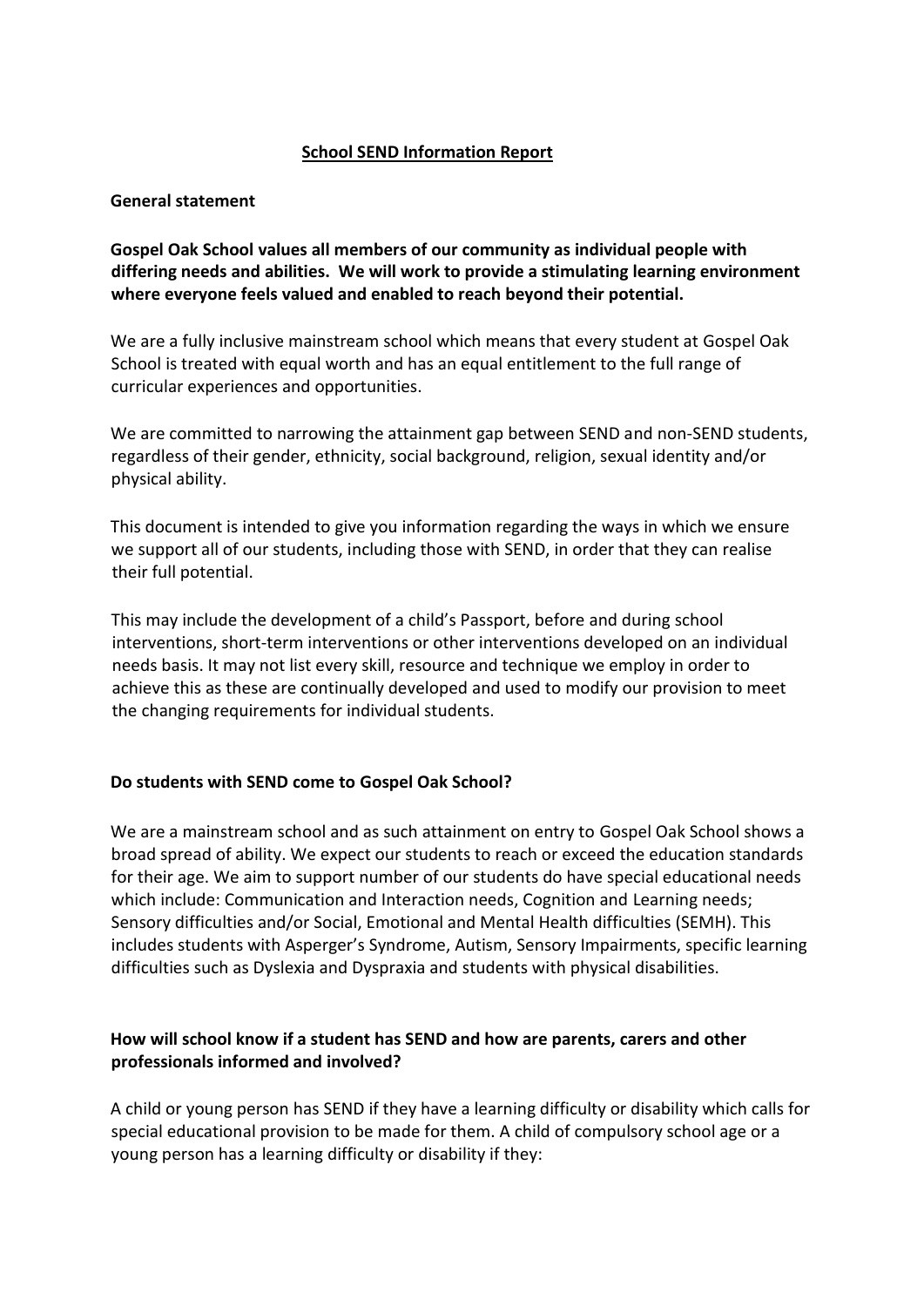*(a) Have a significantly greater difficulty in learning than the majority of others of the same age; or*

*(b) Have a disability which prevents or hinders him or her from making use of educational facilities of a kind generally provided for others of the same age in mainstream schools or mainstream post-16 institutions.*

Some students transferring from primary schools to Gospel Oak School will have already been identified as having special educational needs. In such cases, Gospel Oak School will have, as far as possible, gathered information from the primary schools in order to ensure appropriate support is in place for the start of Year 7. It was a requirement from 2018 that a school led SEND transition document is populated by feeder schools to give staff a clear understanding of the needs that students arrive with.

Some Year 7 students, along with other students who are admitted during the school year, may be newly identified as having SEND through the school screening process. Once a student's SEND has been identified the school will contact parents/carers and invite them to come into school to discuss plans to help support their child's progress.

The school also uses whole-cohort NGRT testing to identify students who may have SEN issues, particularly with Cognition and Learning difficulties who may not have been identified by primary schools.

Our teachers will closely monitor the progress made by all students and ask for advice from the SENDCO as soon as they have concerns about any student who is not making progress. The SENDCO will help teachers to plan activities such as small group work to help students. If these activities don't help the student to make better progress, the SENDCO or SLT Lead for SEN might suggest other programes or temporary additional support, or ask for advice or assessment from an external specialist service. If the student still does not make improved progress, the SENDCO or SLT Lead for SEN, tutor or subject teacher will meet with parents/carers and the student together to agree that additional SEND support will be put in place. Applying for an Education & Health Care Plan (EHCP) could be considered alongside the development of an action plan will then be developed, and shared with all those adults working with the student. The plan will be regularly reviewed by the student themselves, together with all adults involved. This is part of the graduated approach which is shown within the SEND Policy.

### **How do you make sure that the SEND support is helping students to make good progress? How will I know that my child is making good progress?**

We use data to accurately track student progress. Your child will be set challenging targets. Our challenge is to support your child in attaining these targets. Your child's progress will be continually monitored by his/her teachers, tutors and head of year and the SENDCO. Their progress is reviewed formally at set times during the year and a National Curriculum level or GCSE/BTEC grade is given in each subject.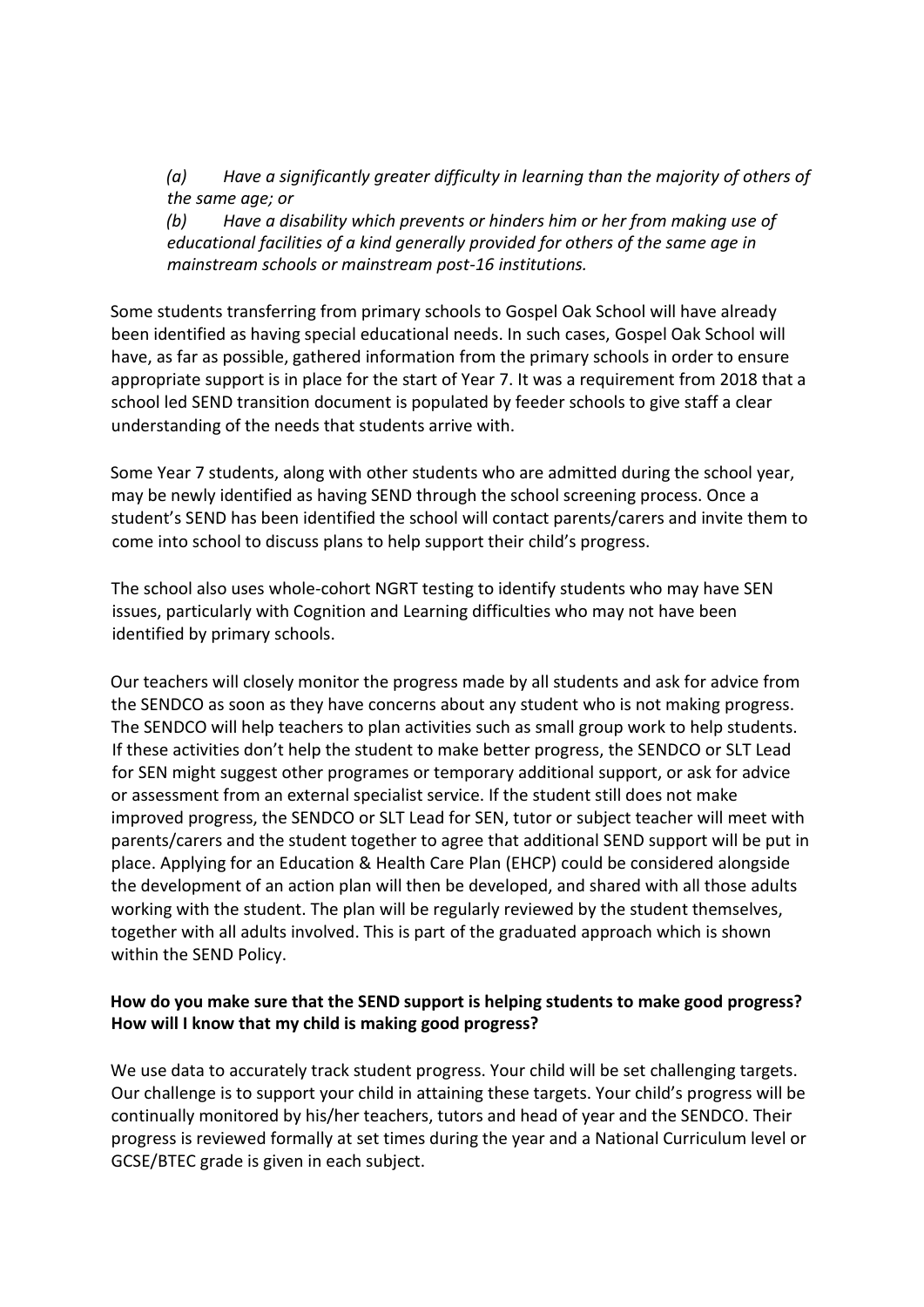The school aims to keep parents/carers fully informed about their child's progress and does this in a number of ways such as on-going progress checks, meetings with parents/carers and one full report on progress and achievement. The progress of children with a statement of SEND/EHCP plan is formally reviewed at an Annual Review. We encourage all parents/carers to attend the calendared parent's evenings. The SENDCO and relevant member of support staff will be present at all parents' evenings.

### **How do you check and review the progress made by students with SEND?**

- The SENDCO and/or staff providing support will be available to meet with parents/carers, and external agencies (if involved) to set targets and review identified students' progress. In 2021/22, we hope to hold specific SEND Parent Carer drop in sessions a year where progress can be discussed.
- Passports will be reviewed and updated.
- Members of the SEND team and subject teachers, as appropriate, will report to parents/carers on the progress of any child with special educational needs.
- The SENDCO will refer students with special educational needs (within the agreed school guidelines) to the external agencies.

# **How do your teachers help students with learning difficulties or disabilities to learn, including what they learn? How can I find out more about what my child is learning at the moment?**

We aim to include all children in all school activities including social and sporting activities. We conduct pre-emptive planning and risk assessments to ensure all children with SEND are able to access their full entitlement. The curriculum is reviewed annually to ensure that it matches the needs of all our students. This will include activities and teaching approaches which address the needs of all students and identify those most suitable for students with special educational needs.

At Key Stage Three (Year 7 -9) the curriculum is a broad and cross curricular experience designed to follow National Curriculum requirements. All students study the Core Subjects of English, Maths and Science as well as the Foundation Subjects History and Geography, This means most students have one or two teachers for a large block of time in order to build a solid foundation for future learning. This approach is successful in supporting students with special educational needs. Nevertheless, we aim to include all children in all social, sporting activities and visits and that pre-emptive plan and complete risk assessments to ensure that children with SEND are enabled to access their full entitlement.

The school has the highest expectations of all students. All teaching is based on building on what each student already knows, can do and can understand. The teacher/s will put in place different ways of teaching so that each student is fully involved in learning in class. This may involve using more practical learning or providing different resources which may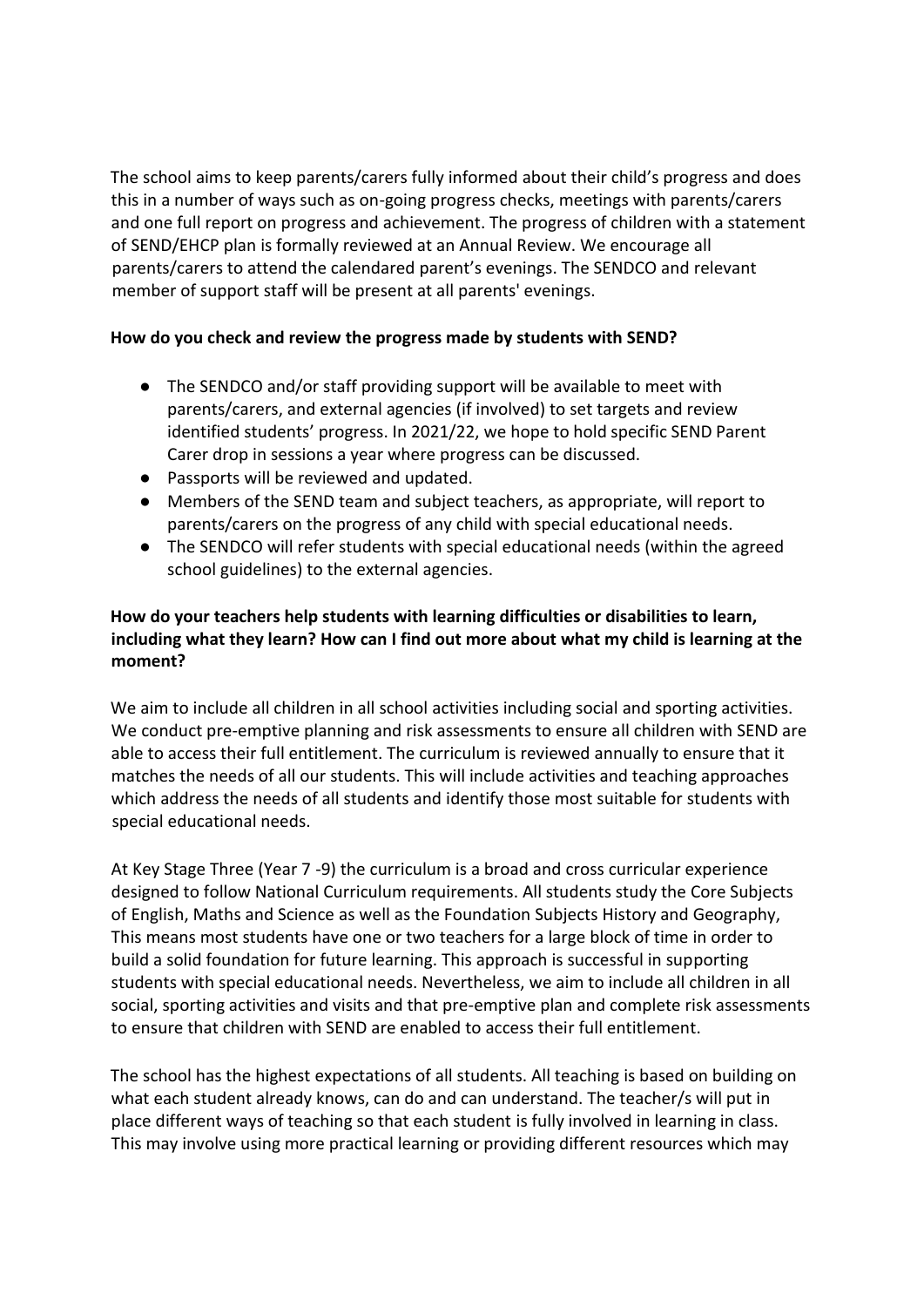have been adapted, including ICT. The teacher will also put in place specific strategies (which may be suggested by the SENDCO or specialists from external support services) to enable students to access the learning tasks. Teachers will adopt different methods so that all students are fully involved in learning and to help them to make improved progress. These may include differentiated activities, resources or support.

# **How have you made the school buildings and site safe and more accessible students with SEND or disabilities?**

The school site is wheelchair accessible with ramps and raised entrance and exits. The school has a lift allowing access to all floors. Key members of staff have been trained to use an EVAC chair, which allows emergency stairway escape in the event of a fire. There is a disabled toilet which is large enough to accommodate changing. A more comprehensive Accessibility Policy is also listed on the Gospel Oak School Policy section on the website.

# **Is there any extra support available to help students with SEND with their learning? How will I know if my child is getting extra support?**

The SENDCO works to ensure that all students with specific learning needs have intervention programmes, additional support within the classroom and external agency support where needs dictate.

For example:

- Additional sessions for groups of Pupils to develop literacy, numeracy and comprehension skills.
- An individual student with autism may receive support from a visiting specialist from the CCAT team.

The SENDCO will inform parents/carers when SEND procedures are initiated. The school encourages parental/carer involvement throughout the process, in particular their perception of the difficulties will also be sought. The SENDCO will inform parents/carers as to the placement of their child on the SEND Register and will discuss the level of support that may be implemented. Both Teachers and Teaching Assistants understanding of SEND needs is kept updated through regular training.

Where staff require specific knowledge or expertise, then advice will be sought from the most appropriate external support service including;

Educational Psychology service, Complex Communication and Autism Team, Speech and Language Therapy Service, Behaviour support specialists and CAMHS.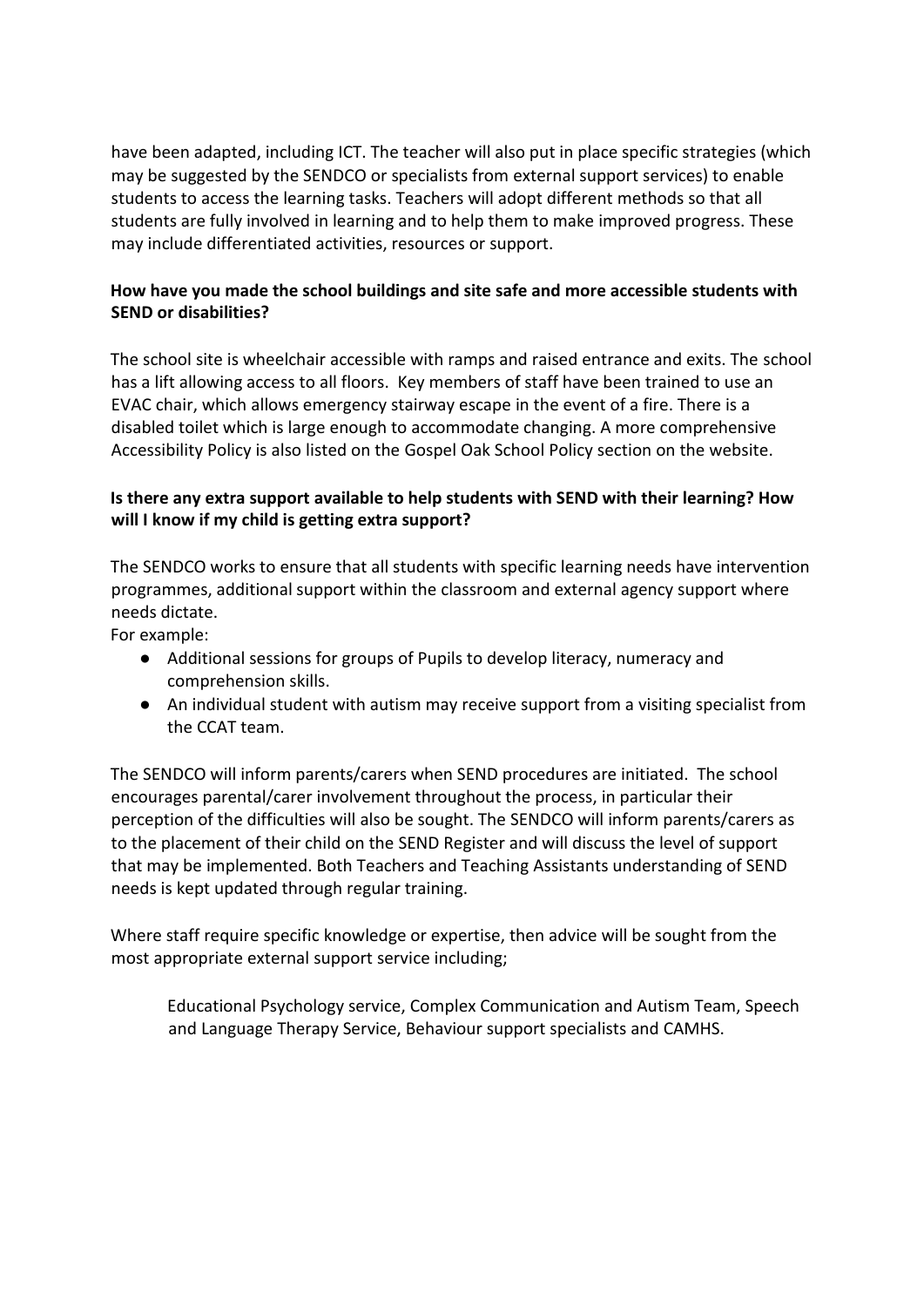# **What social, before and after school and other activities are available for students with SEND?**

- At the start of the school day; KS3 & 4 Anxiety checks are in place to ensure that students have the best possible start to the day.
- Break and Lunch time Safe Space: We have set up a "haven" where students can spend break/lunchtime in a safe and quiet environment.
- Extended learning clubs (KS4) are set up after school to allow students to extend their learning and complete homework and coursework tasks with advice from colleagues within the SEND team.
- A full range of enrichment programmes are also available to our students.
- During tutor period, we also run additional interventions focussed on students' specific needs.

# **How does your school support students' emotional and social development?**

Around the identification process of a student having social, emotional and mental health difficulties the school employs a holistic approach towards looking after our students. This may include:

- TALKABOUT; an intervention designed to help students with difficult social situations.
- Counselling with a qualified counsellor employed by the school.
- Mentoring with the school's trained mentors.
- PSCHE curriculum
- CAMHS
- Pastoral days as part of our Calendar drop-down day.

Additionally, students with specific social, mental health or emotional health difficulties we work with the most relevant agency where needs dictate.

# **What are the full range of interventions that are offered?**

Interventions may include;

- SULP; an intervention designed to help students with difficult social situations.
- KS3 Literacy and comprehension interventions.
- KS4 Literacy and comprehension interventions.
- Numeracy interventions across KS3 and KS4.
- ADHD support intervention.
- Reading interventions primarily Fresh Start (KS3) and Lexia (KS4).
- Precision Support; individualised tailored support for students.
- SEMH Interventions designed to support students with anger management, attachment difficulties, anxiety and emotional difficulties.

Please be aware that the following interventions will be subject to capacity and will change if they are judged to not be having the appropriate impact.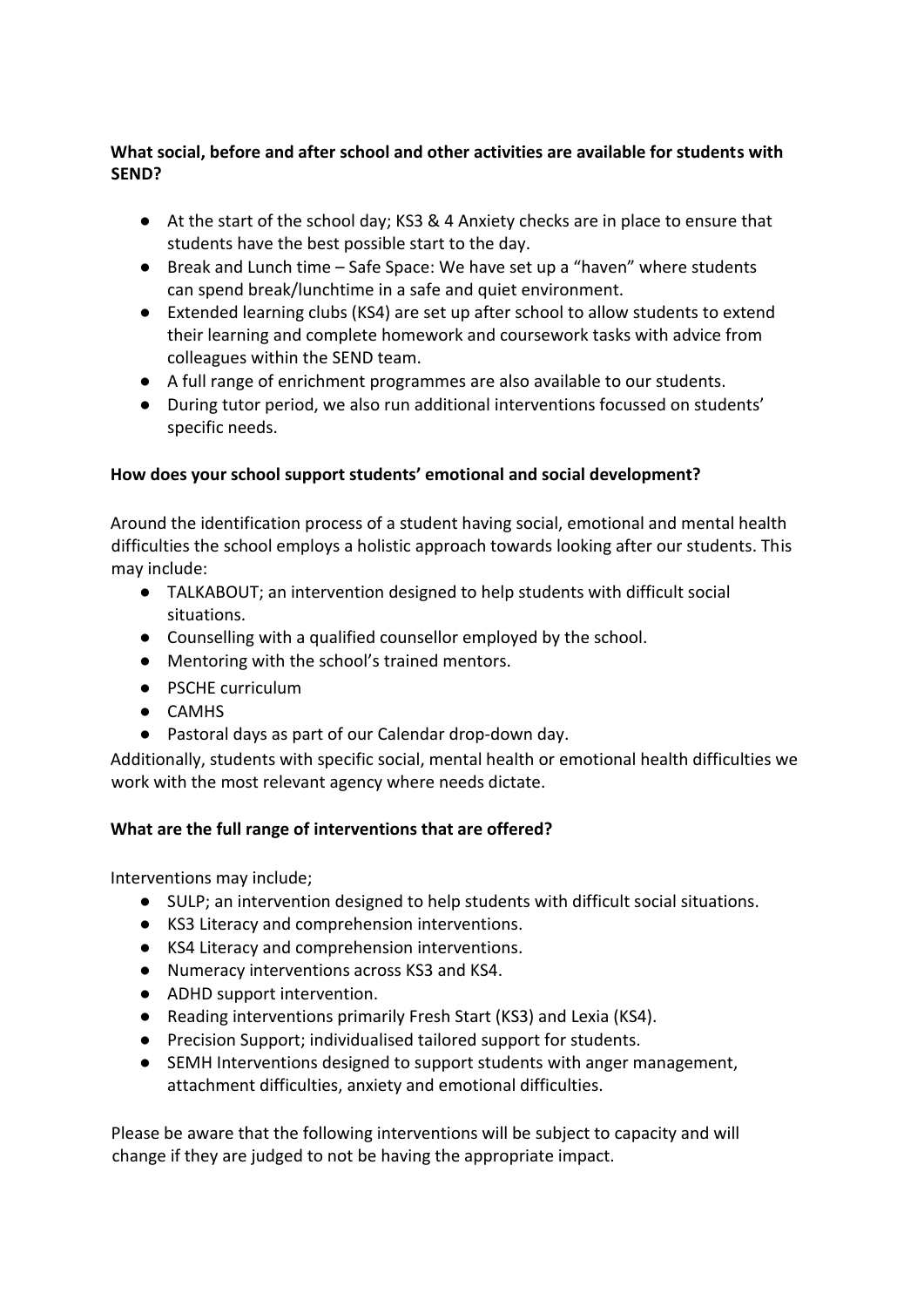# **Who should I contact if I want to find out more about how the school supports students with SEND?**

The SENDCo Mrs Sarah Nash.

Email: SNash@gospeloakschool.co.uk

Telephone: 0121 556 1351

# **How are the teachers and learning support staff helped to work with students with SEND and what training do they have?**

Teachers and support staff are regularly informed about student's needs and strategies that can be used to help support them academically and emotionally. Students will also have Passport to help teachers best understand how to support the students they work with. They will receive whole school training on SEND issues and/or specialised training to support identified groups of learners which may include students with ASD, Dyslexia and this is part of the Academy's CPD programme for staff.

# **What happens if my child needs specialist equipment or other facilities?**

The school will support students with physical difficulties through its Lift and Ramps facilities however we have limited specialist facilities. The school will also, as and where necessary/reasonable, support students with physical difficulties and provide specialist aids and equipment in accordance with assessed needs of an individual. This could include auxiliary aids, e.g. adapted texts, or services, e.g. personal assistance. The Local Authority provides specialist equipment such as wheelchair/standing frames etc. when prescribed by a relevant health specialist.

# **How will I be involved with planning for and supporting my child's learning?**

We offer an open-door policy, where you are welcome at any time to make an appointment to meet key members of staff supporting your child, e.g. subject teacher, form tutor, Learning support key worker, head of year or SENDCO. We are happy to discuss how your child is getting on at school and offer advice and practical ways you can support your child at home.

If your child is on the SEND register they will have a Passport which will have individual targets for the pupil as well as strategies to be employed by the teacher. This is discussed on a regular basis and parents are offered a copy of the passport through the SEND Parent Carer drop in or alternatively they can be sent home in the post. The targets set are SMART (Specific, Measurable, Achievable, Realistic and Time-scaled) with the expectation that your child will achieve the targets by the time the plan is reviewed. We believe that your child's education should be a partnership between parents and teachers, therefore we aim to keep communication channels open and communicate regularly, especially if your child has complex needs. We encourage all parents to attend the calendared parents' evenings. The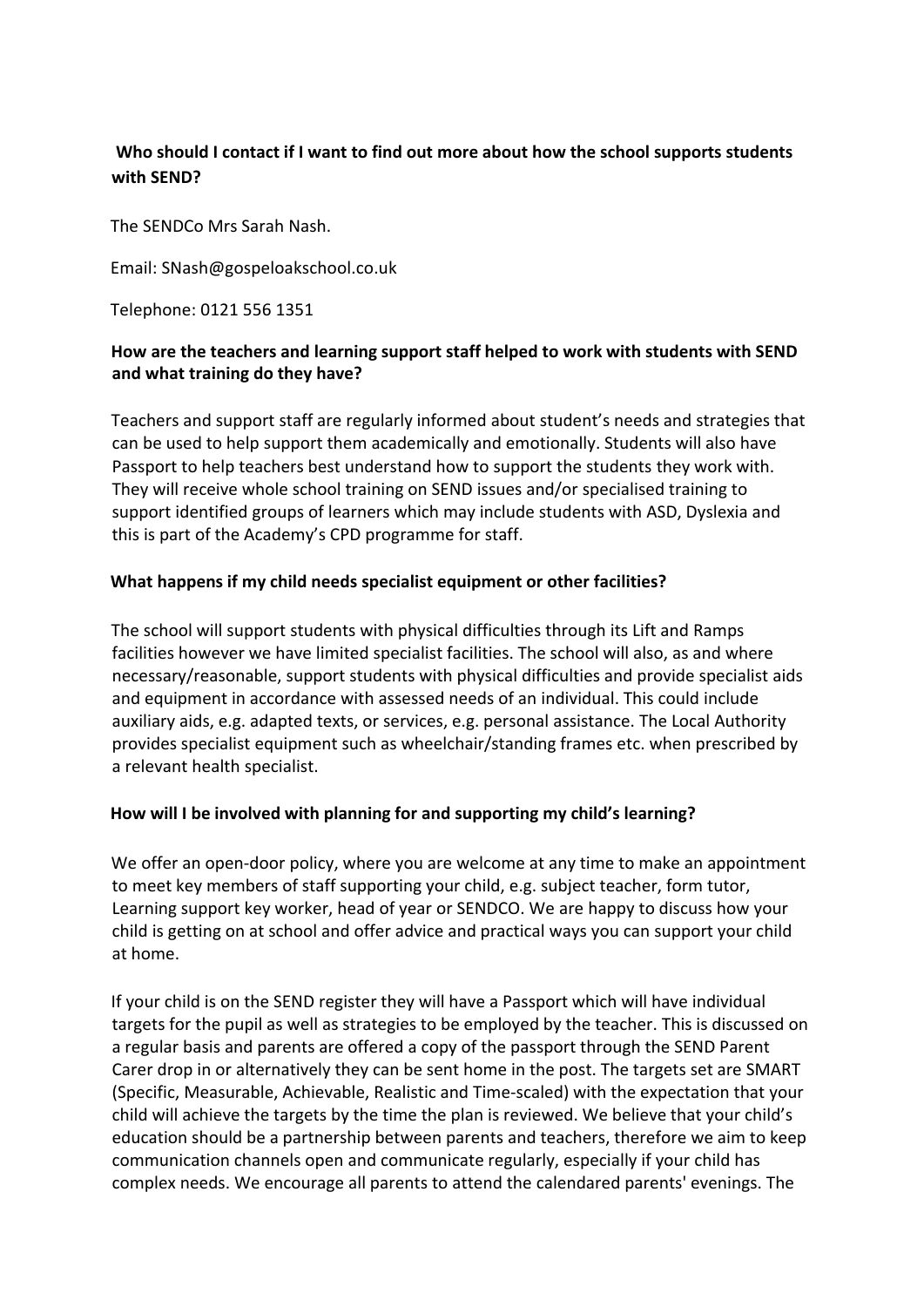SENDCO or designated other and relevant member of support staff will be present at all parents' evenings and there are also opportunities for specific SEND Parent Carer drop ins.

# **How is my child involved in his/her own learning and decisions made about his /her education?**

At Gospel Oak School, we value and celebrate each young person being able to express their views on all aspects of school life. Students who are on the SEND register and therefore have a Pupil Passport, discuss and set their targets with the member of staff that knows them best and is usually their key-worker and a member of the SEND Department. If your child has an EHCP, their views will be sought before every review meeting through the completion of an 'about me' form.

### **How will I raise concerns if I need to?**

We very much encourage you to talk to us. Your first step should be to contact your child's subject teacher, form tutor or Pastoral Support Manager. Where staff believe it necessary, they will they will refer specific issues to the relevant Head of Year and/or SENDCO. Where you believe an issue has not been resolved to your satisfaction please refer to the school's complaints policy. We pride ourselves on building positive relationships with parents and carers. We are open and honest with parents/carers and hope that they are the same with us.

#### **How can my family get support from these services?**

As a school we work closely with any external support service that we feel are relevant to an individual young person's needs. These may include:

- Educational Psychologists
- Autism support specialists
- Health: GPs, School Nurse, CAMHS, Paediatricians, Speech and Language Therapists, Occupational Therapists, sensory Support Specialists.
- Social Services
- Careers CSWP
- Counselling Teams

Parents/Carers will always be kept informed of any external service that the school wishes to support your child. Parents and carers will either be invited to review meetings or be SEND updates on the provision. The school will facilitate external services working directly with parents/families should support be needed.

# **How will you help my child make a successful move into the next year group or other move or transition?**